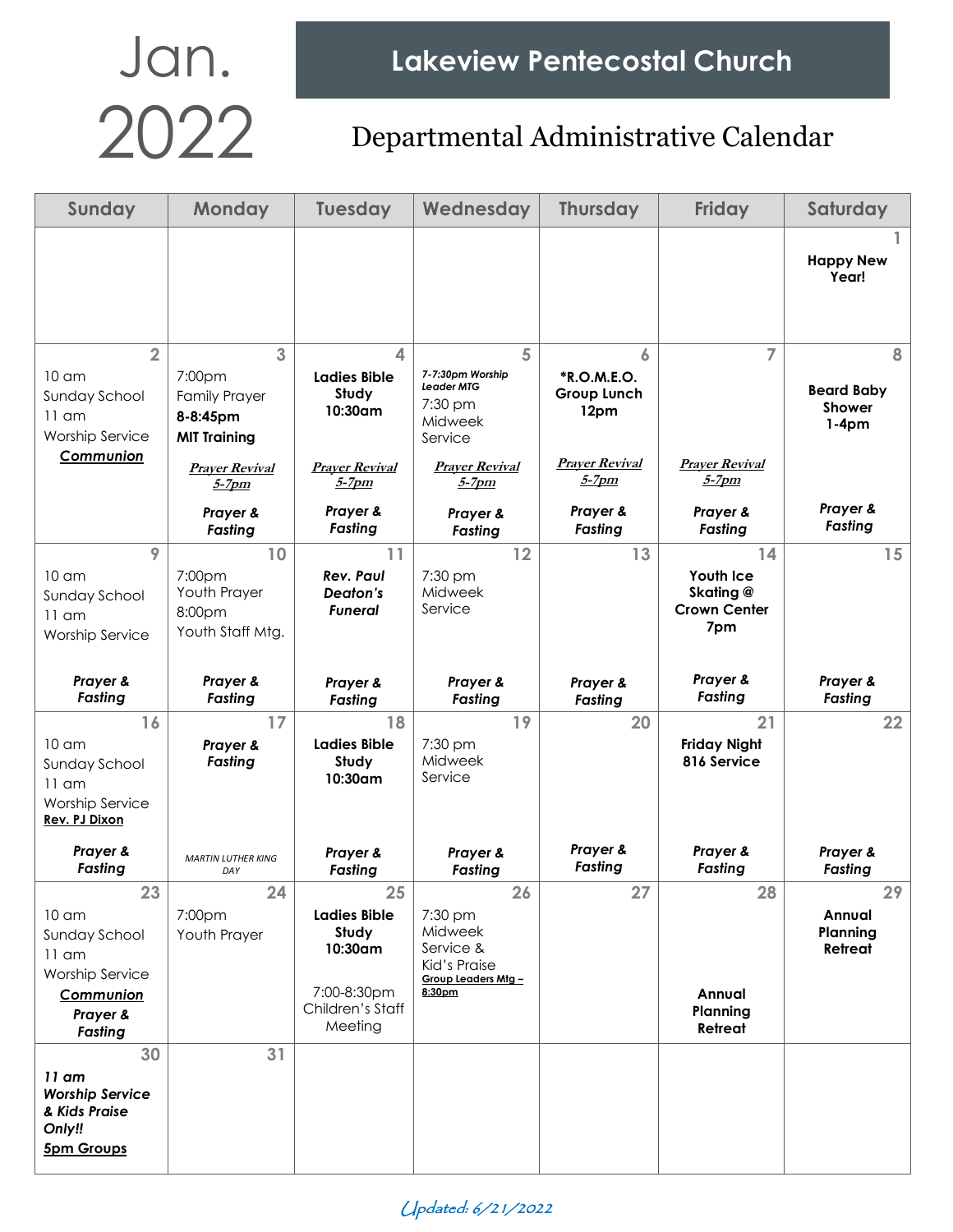Feb. Lakeview Pentecostal Church<br>2022 Departmental Administrative Calend

| Sunday                                                                                     | <b>Monday</b>                                                                                      | <b>Tuesday</b>                                                                              | Wednesday                                                                                                | <b>Thursday</b>                                   | <b>Friday</b>                                     | Saturday                                                                                 |
|--------------------------------------------------------------------------------------------|----------------------------------------------------------------------------------------------------|---------------------------------------------------------------------------------------------|----------------------------------------------------------------------------------------------------------|---------------------------------------------------|---------------------------------------------------|------------------------------------------------------------------------------------------|
|                                                                                            |                                                                                                    | <b>Ladies Bible</b><br>Study<br>10:30am                                                     | $\overline{2}$<br>7-7:30pm Worship<br>Leader MTG<br>7:30 pm<br>Midweek<br>Service - No<br><b>Classes</b> | 3<br>R.O.M.E.O.<br><b>Group Lunch</b>             | 4<br><b>Small Groups</b><br>7pm                   | 5                                                                                        |
| 6<br>$10 \text{ cm}$<br>Sunday School<br>$11$ am<br><b>Worship Service</b>                 | $\overline{7}$<br>7:00pm<br><b>Family Prayer</b><br>8-8:45pm<br><b>MIT Training</b>                | 8<br><b>Ladies Bible</b><br>Study<br>10:30am                                                | 9<br>7:30 pm<br>Midweek<br>Service -<br>Rev. Zach<br>Sportman                                            | 10                                                | 11<br><b>Friday Night</b><br>816 Service          | 12                                                                                       |
|                                                                                            |                                                                                                    | *Choir Practice<br>7-8pm                                                                    |                                                                                                          | <b>Renew Couples</b><br>Retreat                   | <b>Renew Couples</b><br><b>Retreat</b>            | <b>Renew Couples</b><br><b>Retreat</b>                                                   |
| 13<br>$10 \text{ cm}$<br>Sunday School<br>$11$ am<br><b>Worship Service</b>                | 14<br>Children's<br><b>Movie Night</b><br>Fundraiser<br>6:30-8:30pm<br><b>Valentines</b><br>Day!!! | 15<br><b>Ladies Bible</b><br>Study<br>10:30am                                               | 16<br>7:30 pm<br>Midweek<br>Service - No<br><b>Classes</b>                                               | 17                                                | 18<br>Youth<br><b>Valentines</b><br>Banquet @ 7pm | 19                                                                                       |
| 20<br>$10 \text{ cm}$<br>Sunday School<br>$11$ am<br><b>Worship Service</b>                | 21<br>7:00pm<br>Youth Prayer<br>PRESIDENT'S DAY                                                    | 22<br><b>Ladies Bible</b><br>Study<br>10:30am<br>7:00-8:30pm<br>Children's Staff<br>Meeting | 23<br>7:30 pm<br>Midweek<br>Service - No<br><b>Classes</b><br>Group Leaders Mtg -<br>8:30pm              | 24<br>Ladies Night Out<br>@ Cheesecake<br>Factory | 25<br><b>Friday Night</b><br>816 Service          | 26<br><b>Bible Quizzing</b><br><b>Round Robin</b><br><b>Tournament</b><br>$9:30-2:00$ pm |
| 27<br>10 <sub>cm</sub><br>Sunday School<br>$11$ am<br>Worship Service<br><b>5pm Groups</b> | 28<br>7:00pm<br>Youth Prayer                                                                       |                                                                                             |                                                                                                          |                                                   |                                                   |                                                                                          |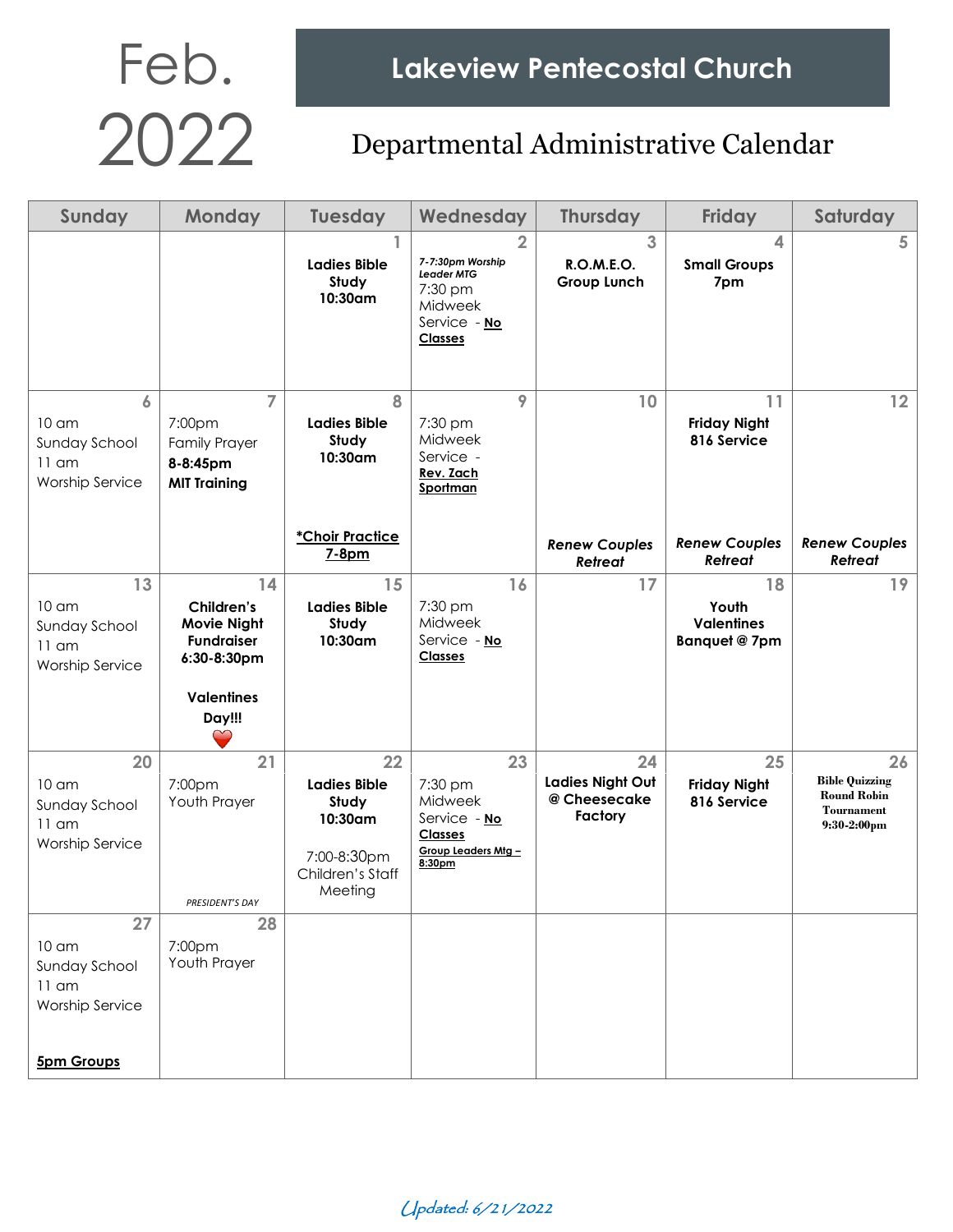| Sunday                                         | <b>Monday</b>                       | <b>Tuesday</b>                      | Wednesday                         | <b>Thursday</b>         | <b>Friday</b>                           | Saturday                                    |
|------------------------------------------------|-------------------------------------|-------------------------------------|-----------------------------------|-------------------------|-----------------------------------------|---------------------------------------------|
|                                                |                                     |                                     | 2                                 | 3                       | 4                                       | 5                                           |
|                                                |                                     | Ladies Bible                        | No<br>Service                     | <b>R.O.M.E.O.</b>       |                                         | Children's                                  |
|                                                |                                     | Study<br>$10:30$ am                 |                                   | <b>Group Lunch</b>      |                                         | Outreach<br>10am-12pm                       |
|                                                |                                     |                                     |                                   | <b>NW Regional</b>      | <b>NW Regional</b>                      |                                             |
|                                                |                                     | *Choir Practice                     |                                   | <b>Camp MTG</b>         | <b>Camp MTG</b>                         |                                             |
|                                                |                                     | $7-8pm$                             |                                   | w/Raymond<br>Woodward @ | w/Raymond<br><b>Woodward@</b>           |                                             |
|                                                |                                     |                                     |                                   | <b>TLC</b>              | <b>TLC</b>                              |                                             |
| 6                                              | $\overline{7}$                      | 8                                   | 9                                 | 10                      | 11                                      | 12                                          |
| $10 \text{ cm}$                                | 7:00pm                              | <b>Ladies Bible</b>                 | 7:30 pm                           |                         | 816 Youth                               |                                             |
| Sunday School                                  | <b>Family Prayer</b>                | Study<br>10:30am                    | Midweek Service<br>- No           |                         | <b>Night@</b><br><b>Main Event</b>      |                                             |
| $11$ am                                        | 8-8:45pm                            |                                     | <b>Classes</b>                    |                         |                                         |                                             |
| <b>Worship Service</b><br><b>STAFF MEETING</b> | <b>MIT Training</b>                 |                                     |                                   |                         |                                         |                                             |
| <b>AFTER CHURCH</b>                            |                                     |                                     |                                   |                         |                                         |                                             |
| <b>Youth Week</b>                              | <b>Youth Week</b>                   | <b>Youth Week</b>                   | <b>Youth Week</b>                 |                         |                                         |                                             |
| <b>Rev. Jonathan</b><br>Walker                 | <b>Rev. Jonathan</b><br>Walker      | <b>Rev. Jonathan</b><br>Walker      | Rev. Jonathan<br>Walker           |                         |                                         |                                             |
| 13                                             | 14                                  | 15                                  | 16                                | 17                      | 18                                      | 19                                          |
| $10 \text{ cm}$                                | 7:00pm                              | <b>Ladies Bible</b>                 | 7:30 pm                           |                         | <b>Friday Night</b>                     |                                             |
| Sunday School                                  | Youth Prayer                        | Study                               | Midweek Service                   |                         | 816 Service                             | <b>Bible Quizzing</b>                       |
| $11$ am                                        | 8:00pm                              | 10:30am                             | - No                              |                         |                                         | <b>Round Robin</b><br><b>Tournament</b>     |
| <b>Worship Service</b>                         | Youth Staff Mtg.                    |                                     | <b>Classes</b>                    |                         |                                         | $9:30-2:00 \text{pm}$                       |
| <b>Daylight Savings</b>                        |                                     |                                     | <b>Staff Meeting Tag-</b><br>in   |                         |                                         |                                             |
|                                                | <b>Blue Springs</b>                 | <b>Blue Springs</b>                 | <b>Blue Springs</b>               | <b>Blue Springs</b>     | <b>Blue Springs</b>                     |                                             |
|                                                | <b>Spring Break</b>                 | <b>Spring Break</b>                 | <b>Spring Break</b>               | <b>Spring Break</b>     | <b>Spring Break</b>                     |                                             |
| 20                                             | 21                                  | 22                                  | 23                                | 24                      | 25                                      | 26                                          |
| $10 \text{ cm}$                                | 7:00 <sub>pm</sub>                  | <b>Ladies Bible</b><br>Study        | 6pm Vision Conf<br>Music Practice |                         | Revival w/ Bishop<br><b>Mark Morgan</b> | Revival w/ Bishop<br><b>Mark Morgan</b>     |
| Sunday School<br>$11$ am                       | Youth Prayer                        | 10:30am                             | $7:30$ pm                         |                         | 7pm                                     |                                             |
| <b>Worship Service</b>                         |                                     | Church                              | Midweek Service                   |                         |                                         | 11am Leadership<br><b>Training w/Bishop</b> |
|                                                |                                     | <b>Business</b>                     | - <u>No</u>                       |                         |                                         | Morgan                                      |
|                                                |                                     | Meeting@7PM                         | <b>Classes</b><br>Lee's Summit    | Lee's Summit            | Lee's Summit                            | 7pm Service                                 |
|                                                | Lee's Summit<br><b>Spring Break</b> | Lee's Summit<br><b>Spring Break</b> | <b>Spring Break</b>               | <b>Spring Break</b>     | <b>Spring Break</b>                     |                                             |
| 27                                             | 28                                  | 29                                  | 30                                | 31                      |                                         |                                             |
| 10 <sub>cm</sub>                               | 7:00pm                              | <b>Ladies Bible</b>                 | 7:30 pm                           |                         |                                         |                                             |
| Sunday School                                  | <b>Youth Prayer</b>                 | Study<br>10:30am                    | Midweek Service<br>- No           |                         |                                         |                                             |
| $11$ am                                        |                                     |                                     | <b>Classes</b>                    |                         |                                         |                                             |
| <b>Worship Service</b><br><b>Rev. Mark</b>     |                                     |                                     | Group Leaders Mtg -               |                         |                                         |                                             |
| Morgan                                         |                                     |                                     | 8:30pm                            |                         |                                         |                                             |
|                                                |                                     | 7:00-8:30pm                         |                                   |                         |                                         |                                             |
|                                                |                                     | Children's Staff                    |                                   |                         |                                         |                                             |
| <b>5pm Groups</b>                              |                                     | Meeting                             |                                   |                         |                                         |                                             |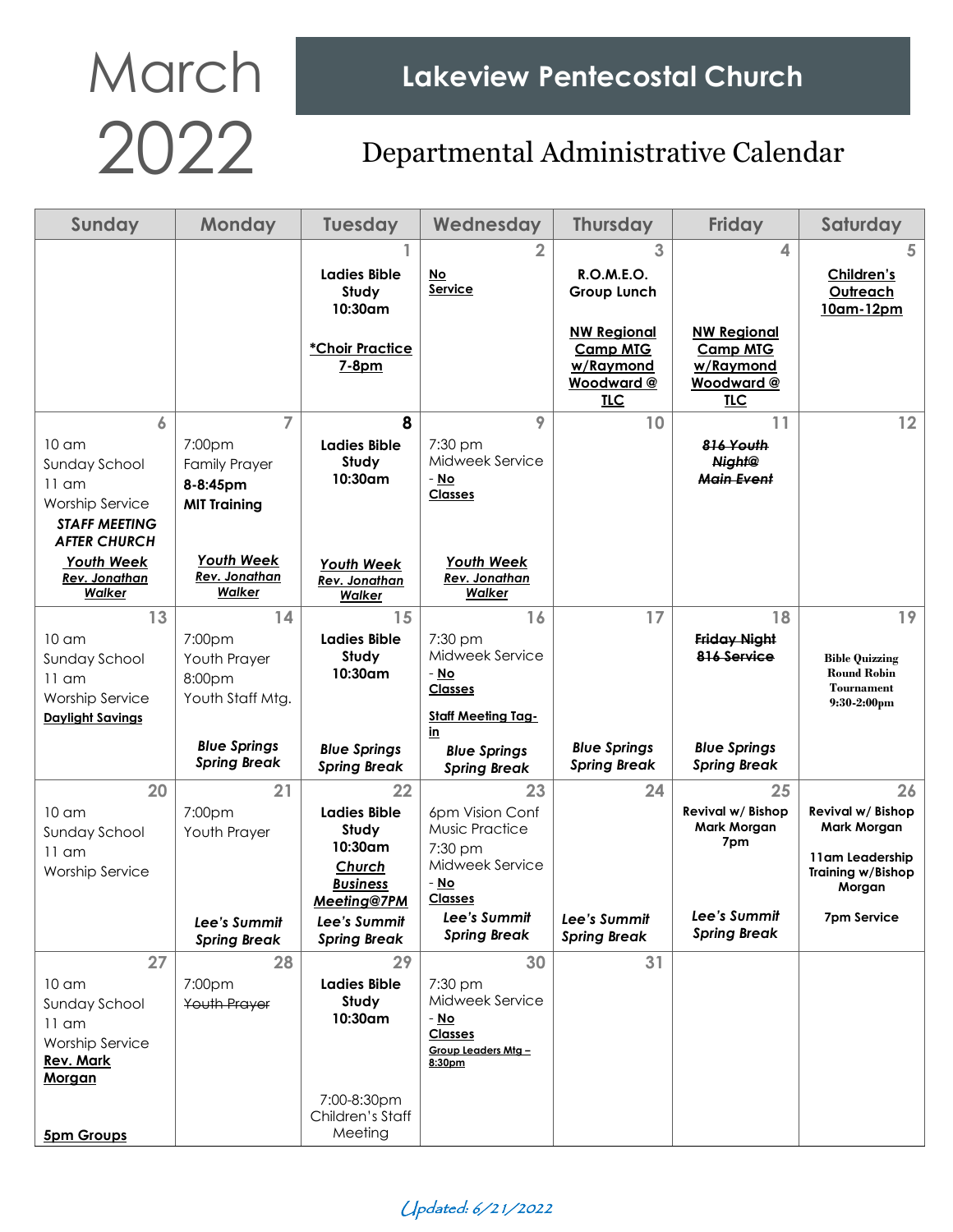## April Lakeview Pentecostal Church<br>2022 Departmental Administrative Calend

| Sunday                                      | <b>Monday</b>                              | <b>Tuesday</b>                             | Wednesday                                              | <b>Thursday</b>                         | <b>Friday</b>                        | Saturday                                     |
|---------------------------------------------|--------------------------------------------|--------------------------------------------|--------------------------------------------------------|-----------------------------------------|--------------------------------------|----------------------------------------------|
|                                             |                                            |                                            |                                                        |                                         |                                      | $\overline{2}$                               |
|                                             |                                            |                                            |                                                        |                                         |                                      | <b>Church Work</b>                           |
|                                             |                                            |                                            |                                                        |                                         |                                      | Day<br>10-2pm                                |
|                                             |                                            |                                            |                                                        |                                         |                                      |                                              |
|                                             |                                            |                                            |                                                        |                                         | <b>Small Groups</b><br>7pm           |                                              |
| 3                                           | 4                                          | 5                                          | 6                                                      | 7                                       | 8                                    | 9                                            |
| $10 \text{ cm}$<br>Sunday School<br>$11$ am | 7:00pm<br><b>Family Prayer</b><br>8-8:45pm | <b>Ladies Bible</b><br>Study<br>$10:30$ am | 7-7:30pm Worship<br>Leader MTG<br>$7:30$ pm<br>Midweek | <b>R.O.M.E.O.</b><br><b>Group Lunch</b> | <b>Friday Night</b><br>816 Service   |                                              |
| <b>Worship Service</b>                      | <b>MIT Training</b>                        | <b>Easter Music</b>                        | Service                                                |                                         |                                      |                                              |
| <b>STAFF MEETING</b><br><b>AFTER CHURCH</b> |                                            | Practice                                   | Communion<br>- No                                      |                                         |                                      |                                              |
|                                             | <b>Prayer &amp; Fasting</b>                | <b>Prayer &amp; Fasting</b>                | <b>Classes</b><br><b>Prayer &amp; Fasting</b>          |                                         |                                      |                                              |
| 10                                          | 11                                         | 12                                         | 13                                                     | 14                                      | 15                                   | 16                                           |
| $10 \text{ cm}$                             | 7:00 <sub>pm</sub>                         | <b>Ladies Bible</b>                        | 7:30 pm                                                |                                         |                                      | Youth                                        |
| Sunday School                               | Youth Prayer                               | Study<br>10:30am                           | Midweek<br>Service                                     |                                         |                                      | Convention                                   |
| $11$ am<br><b>Worship Service</b>           | 8:00pm<br>Youth Staff                      |                                            | - No                                                   |                                         |                                      | St. Charles, MO                              |
|                                             | Mtg.                                       | <b>Easter Music</b><br>Practice            | <b>Classes</b>                                         |                                         |                                      |                                              |
|                                             |                                            |                                            | Youth<br>Convention                                    | Youth                                   | Youth                                |                                              |
|                                             |                                            | *Choir Practice                            | St. Charles, MO                                        | Convention<br>St. Charles, MO           | Convention<br>St. Charles, MO        |                                              |
| 17                                          | 18                                         | $7-8pm$<br>19                              | 20                                                     | 21                                      | 22                                   | 23                                           |
| $10 \text{ cm}$                             | 7:00pm                                     | <b>Ladies Bible</b>                        | 7:30 pm                                                |                                         |                                      | Jene Gardner                                 |
| Sunday School                               | Youth Prayer                               | Study                                      | Midweek                                                | Jene Gardner<br>Counseling              | Jene Gardner<br>Counseling           | Counseling<br><b>Sessions Open</b>           |
| $11 \text{ cm}$                             |                                            | 10:30am                                    | Service<br>- No                                        | <b>Sessions Open</b>                    | Sessions Open                        |                                              |
| <b>Worship Service</b>                      |                                            |                                            | <b>Classes</b>                                         |                                         |                                      | <b>Bible Quizzing</b><br><b>Round Robin</b>  |
| <b>Easter Sunday</b>                        |                                            |                                            | Group Leaders Mtg -<br>8:30pm                          |                                         |                                      | <b>Tournament</b><br>$9:30-2:00$ pm          |
|                                             |                                            |                                            |                                                        |                                         | 816 Game<br>Night @ 7pm              | <b>6pm Leadership Mtg</b><br>w/Bro Batchelor |
| 24                                          | 25                                         | 26                                         | 27                                                     | 28                                      | 29                                   | 30                                           |
| 10 <sub>cm</sub>                            | 7:00pm                                     | <b>Ladies Bible</b>                        | 7:30 pm                                                |                                         | <b>Friday Night</b>                  | <b>Missouri Ladies</b><br>Conference         |
| Sunday School<br>$11$ am                    | Youth Prayer                               | Study<br>10:30am                           | Midweek<br>Service                                     |                                         | 816 Service                          | <b>Branson, MO</b>                           |
| <b>Worship Service</b>                      |                                            |                                            | - <u>No</u>                                            |                                         |                                      |                                              |
| <b>Bro Aaron Batchelor</b>                  |                                            |                                            | <b>Classes</b>                                         |                                         |                                      |                                              |
|                                             |                                            | 7:00-8:30pm<br>Children's Staff            |                                                        | <b>Missouri Ladies</b><br>Conference    | <b>Missouri Ladies</b><br>Conference |                                              |
| <b>5pm Groups</b>                           |                                            | Meeting                                    |                                                        | <b>Branson, MO</b>                      | <b>Branson, MO</b>                   |                                              |

Updated: 6/21/2022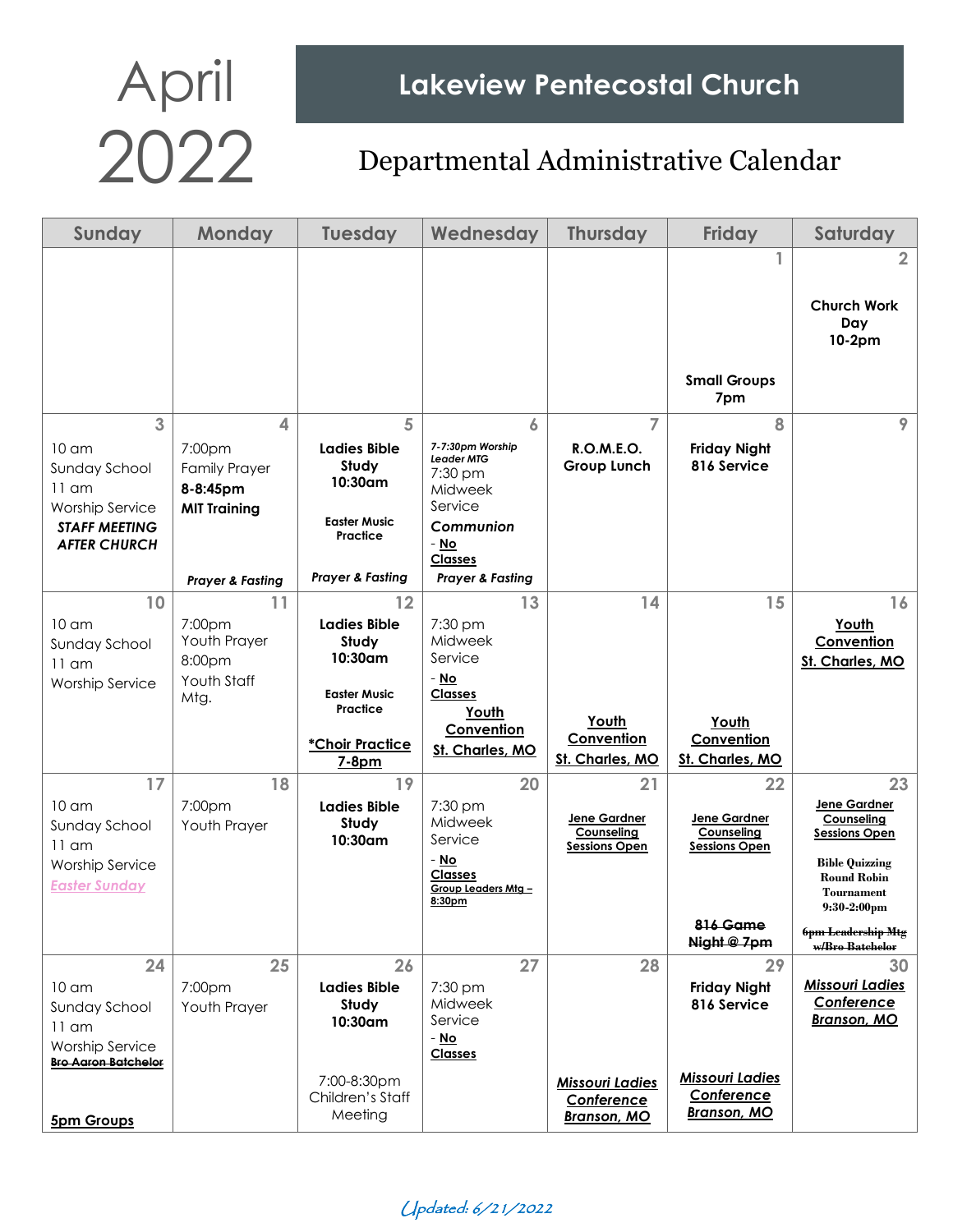## May Lakeview Pentecostal Church<br>2022 Departmental Administrative Calend

| Sunday                                                                                                                                                     | <b>Monday</b>                                                                                       | <b>Tuesday</b>                                                                              | Wednesday                                                                                                                        | <b>Thursday</b>                       | <b>Friday</b>                                | Saturday                                                                       |
|------------------------------------------------------------------------------------------------------------------------------------------------------------|-----------------------------------------------------------------------------------------------------|---------------------------------------------------------------------------------------------|----------------------------------------------------------------------------------------------------------------------------------|---------------------------------------|----------------------------------------------|--------------------------------------------------------------------------------|
| $10 \text{ cm}$<br>Sunday School<br>$11$ am<br><b>Worship Service</b>                                                                                      | $\overline{2}$<br>7:00pm<br><b>Family Prayer</b><br>8-8:45pm<br><b>MIT Training</b>                 | 3<br><b>Ladies Bible</b><br>Study<br>10:30am                                                | 4<br>7-7:30pm Worship<br><b>Leader MTG</b><br>7:30 pm<br>Midweek<br>Service<br>- No<br><b>Classes</b>                            | 5<br>R.O.M.E.O.<br><b>Group Lunch</b> | 6<br><b>Small Groups</b><br>7pm              | Lakeview Ladies<br>Weekend<br>Sis. Willeford                                   |
| 8<br>10 <sub>cm</sub><br>Sunday School<br>$11$ am<br>Lakeview Ladies<br>Weekend<br><b>Sis Willeford</b><br><b>Mother's Day</b>                             | 9<br>7:00pm<br>Youth Prayer<br>8:00pm<br>Youth Staff Mtg.                                           | 10<br><b>Ladies Bible</b><br>Study<br>10:30am<br>*Choir Practice<br>7-8pm                   | 11<br>7:30 pm<br>Midweek<br>Service<br>- No<br><b>Classes</b>                                                                    | 12                                    | 13<br><b>Friday Night</b><br>816 Service     | 14<br>Children's<br>Outreach<br>10am-12pm                                      |
| 15<br>10 <sub>cm</sub><br>Sunday School<br>$11$ am<br><b>Miracle Sunday!</b><br>6:30pm<br>"Pentecost Has<br><b>Come" Practice</b>                          | 16<br>7:00pm<br>Youth Prayer                                                                        | 17<br>*Ladies Bible<br>Study<br>10:30am                                                     | 18<br>6:30 <sub>pm</sub><br>"Pentecost Has<br>Come" Choir<br>Practice<br>7:30 pm<br>Midweek<br>Service<br>- No<br><b>Classes</b> | 19                                    | 20<br>816 Youth Night<br>@ Cool Crest<br>7pm | 21<br><b>Bible Quizzing Round</b><br><b>Robin Tournament</b><br>$9:30-2:00$ pm |
| 22<br>10 <sub>cm</sub><br>Sunday School<br>$11$ am<br><b>Worship Service</b><br><b>MTM Fundraiser</b><br>6:30pm<br>"Pentecost Has<br><b>Come" Practice</b> | 23<br>7:00pm<br>Youth Prayer                                                                        | 24<br><b>Ladies Bible</b><br>Study<br>10:30am<br>7:00-8:30pm<br>Children's Staff<br>Meeting | 25<br>6-7pm Azusa Practice<br>7:30 pm<br>Midweek<br>Service<br>- No<br><b>Classes</b><br>Group Leaders Mtg -<br>8:30pm           | 26                                    | 27<br><b>Friday Night</b><br>816 Service     | 28                                                                             |
| 29<br>$11$ am<br><b>Graduation</b><br>Service<br>& Reception<br><b>Bro. Thomas</b><br><b>5pm Groups</b><br>7pm "Pentecost<br><b>Has Come"</b><br>Practice  | 30<br><b>Happy</b><br><b>Memorial Day</b><br>Church Picnic @<br><b>Pink Hill Park</b><br>Shelter #3 | 31<br><b>Ladies Bible</b><br>Study<br>10:30am<br><b>Junior High</b><br>Camp                 |                                                                                                                                  |                                       |                                              |                                                                                |

Updated: 6/21/2022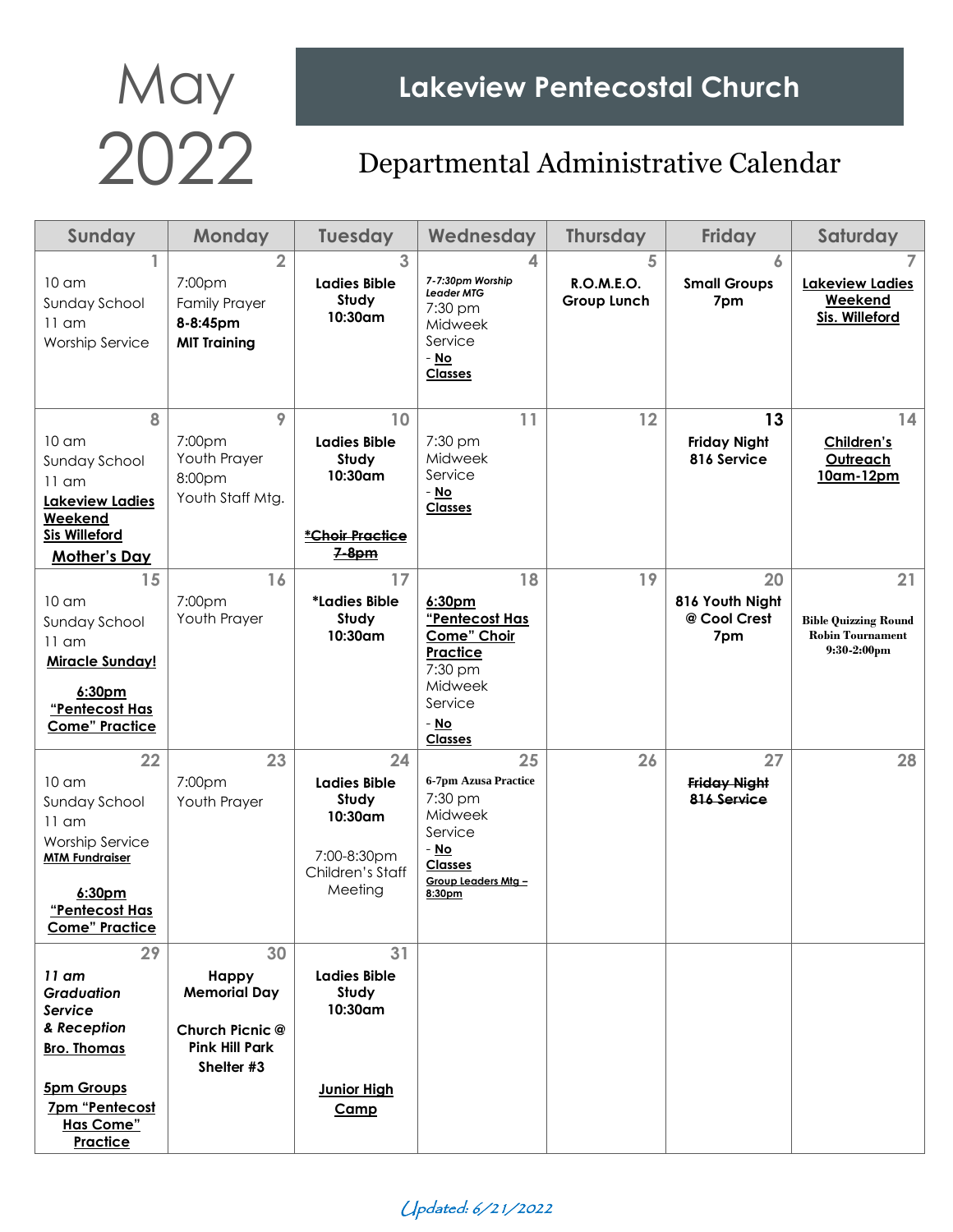## June Lakeview Pentecostal Church<br>2022 Departmental Administrative Calend

#### Departmental Administrative Calendar

| Sunday                                                                                                                  | <b>Monday</b>                                              | <b>Tuesday</b>                                                                              | Wednesday                                                                                | <b>Thursday</b>                                    | <b>Friday</b>                                               | Saturday                                       |
|-------------------------------------------------------------------------------------------------------------------------|------------------------------------------------------------|---------------------------------------------------------------------------------------------|------------------------------------------------------------------------------------------|----------------------------------------------------|-------------------------------------------------------------|------------------------------------------------|
|                                                                                                                         |                                                            |                                                                                             | 7-7:30pm Worship<br>Leader MTG<br>$7:30$ pm<br>Midweek<br>Service                        | $\overline{2}$<br><b>R.O.M.E.O.</b><br>Group Lunch | 3<br><b>Small Groups</b><br>7pm                             | <b>Junior High</b><br>Camp                     |
|                                                                                                                         |                                                            |                                                                                             | <b>Junior High</b><br>Camp                                                               | <b>Junior High</b><br>Camp                         | <b>Junior High</b><br>Camp                                  |                                                |
| 5<br>11 am ONLY!<br><b>Pentecost Sunday</b><br><b>STAFF MEETING</b><br><b>AFTER CHURCH</b>                              | 6                                                          | $\overline{7}$<br>*Ladies Bible<br>Study<br>10:30am                                         | 8<br>7:30 pm<br>Midweek<br>Service                                                       | 9                                                  | 10<br>Children's<br>Choir<br>(Vesper Village)<br>$11:30$ am | 11<br><b>Senior High</b><br>Camp               |
| 5pm Men's Golf<br>@ Adams Pointe                                                                                        |                                                            | <b>Senior High</b><br>Camp                                                                  | <b>Senior High</b><br>Camp                                                               | <b>Senior High</b><br>Camp                         | <b>Senior High</b><br>Camp                                  |                                                |
| 12<br>$10 \text{ cm}$<br>Sunday School<br>$11$ am<br><b>Worship Service</b>                                             | 13<br>7:00pm<br>Youth Prayer<br>8:00pm<br>Youth Staff Mtg. | 14<br><b>Ladies Bible</b><br>Study<br>10:30am                                               | 15<br>7:30 pm<br>Midweek<br>Service                                                      | 16                                                 | 17                                                          | 18                                             |
| 19<br>10 <sub>cm</sub><br>Sunday School<br>$11$ am<br><b>Worship Service</b><br><b>Father's Day</b>                     | 20<br>7:00pm<br>Youth Prayer                               | 21<br><b>Ladies Bible</b><br>Study<br>10:30am                                               | 22<br>7:30 pm<br>Midweek<br>Service<br>i25 Splash Night<br>Group Leaders Mtg -<br>8:30pm | 23                                                 | 24<br>816 Color Wars<br>@7pm                                | 25<br><b>Couples Royals</b><br>Game<br>$3-7pm$ |
| 26<br>10 <sub>cm</sub><br>Sunday School<br>$11$ am<br><b>Worship Service</b><br>Rev. Jesse Cornejo<br><b>5pm Groups</b> | 27<br>7:00pm<br>Youth Prayer                               | 28<br><b>Ladies Bible</b><br>Study<br>10:30am<br>7:00-8:30pm<br>Children's Staff<br>Meeting | 29<br>7:30 pm<br>Midweek<br>Service &<br>Kid's Praise                                    | 30                                                 |                                                             |                                                |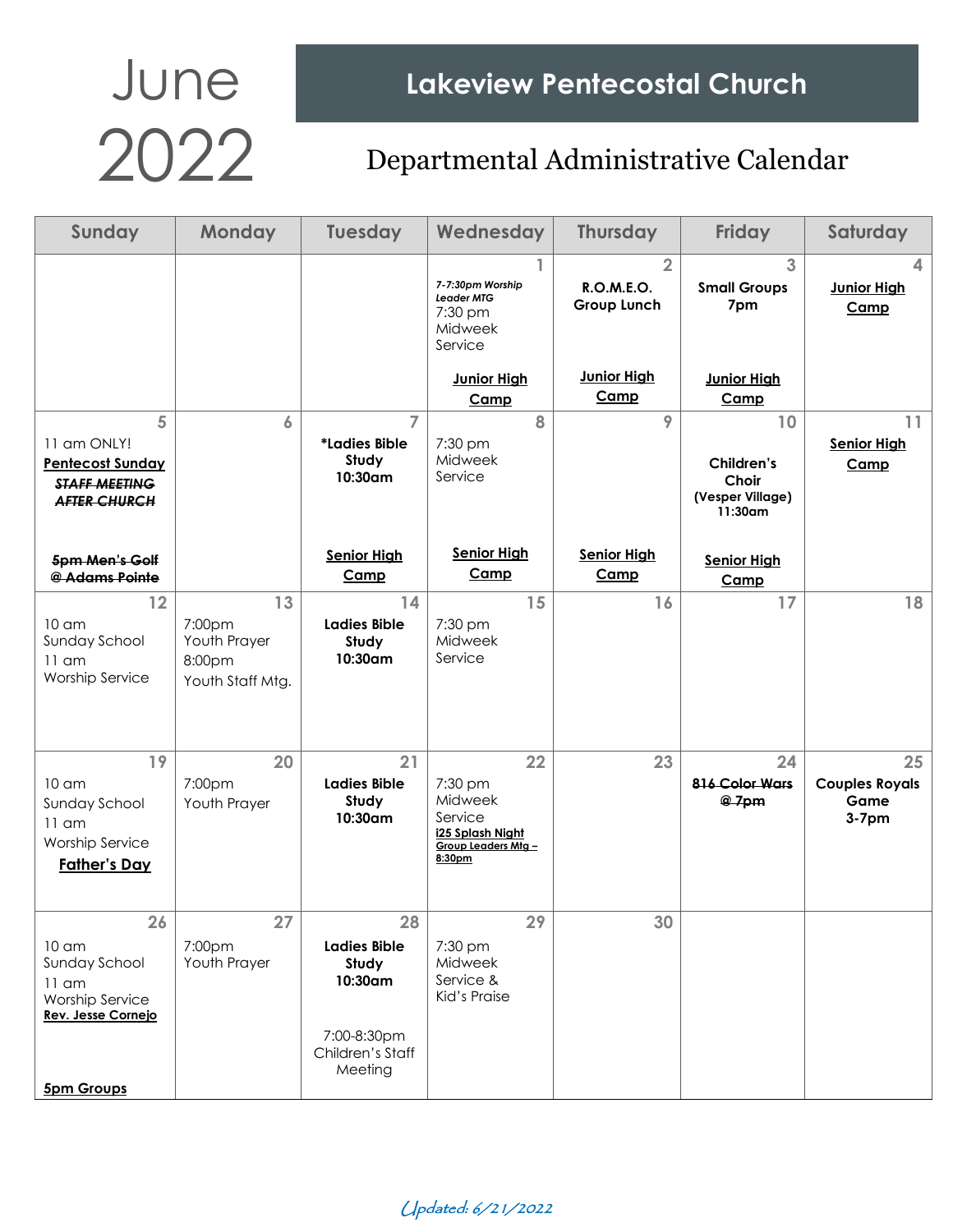# July **Lakeview Pentecostal Church**

| Sunday                                                                                             | <b>Monday</b>                                    | <b>Tuesday</b>                                                                       | Wednesday                                                                  | <b>Thursday</b>                           | <b>Friday</b>                             | Saturday                                     |
|----------------------------------------------------------------------------------------------------|--------------------------------------------------|--------------------------------------------------------------------------------------|----------------------------------------------------------------------------|-------------------------------------------|-------------------------------------------|----------------------------------------------|
|                                                                                                    |                                                  |                                                                                      |                                                                            | R.O.M.E.O.<br>Group Lunch                 | 1                                         | $\overline{2}$                               |
| 3<br>$11$ am<br><b>Worship Service</b><br>Only!<br>5pm Men's Golf<br>@ Adams Pointe                | $\overline{\mathbf{4}}$<br>Happy 4th<br>of July! | 5<br><b>Ladies Bible</b><br>Study<br>10:30am                                         | 6<br><b>NO</b><br>Midweek<br>Service                                       | 7                                         | 8                                         | 9                                            |
| 10<br>10 <sub>cm</sub><br>Sunday School<br>$11$ am<br><b>Worship Service</b>                       | 11                                               | 12<br>*Ladies Bible<br>Study<br>10:30am                                              | 13<br>7:30 pm<br>Midweek<br>Service                                        | 14                                        | 15                                        | 16                                           |
|                                                                                                    | <b>JUNIOR CAMP</b>                               | <b>JUNIOR CAMP</b>                                                                   | <b>JUNIOR CAMP</b>                                                         | <b>JUNIOR CAMP</b>                        | <b>JUNIOR CAMP</b>                        |                                              |
| 17<br>10 am<br>Sunday School<br>$11$ am<br><b>Worship Service</b>                                  | 18                                               | 19<br><b>Ladies Bible</b><br>Study<br>10:30am                                        | 20<br>7:30 pm<br>Midweek<br>Service<br>i25 Splash Night                    | 21                                        | 22                                        | 23<br><b>Missouri District</b><br>Conference |
| 24<br>10 <sub>cm</sub><br>Sunday School<br>$11$ am<br><b>Worship Service</b><br>Rev. Jesse Cornejo | 25<br><b>Youth Missions</b><br>Trip to LA        | 26<br><b>Ladies Bible</b><br>Study<br>10:30am<br><b>Youth Missions</b><br>Trip to LA | 27<br>7:30 pm<br>Midweek<br>Service<br><b>Youth Missions</b><br>Trip to LA | 28<br><b>Youth Missions</b><br>Trip to LA | 29<br><b>Youth Missions</b><br>Trip to LA | 30<br><b>Youth Missions</b><br>Trip to LA    |
| 31<br>$11$ am<br><b>Worship Service</b><br>Only!!<br><b>Youth Missions</b><br>Trip to LA           |                                                  |                                                                                      |                                                                            |                                           |                                           |                                              |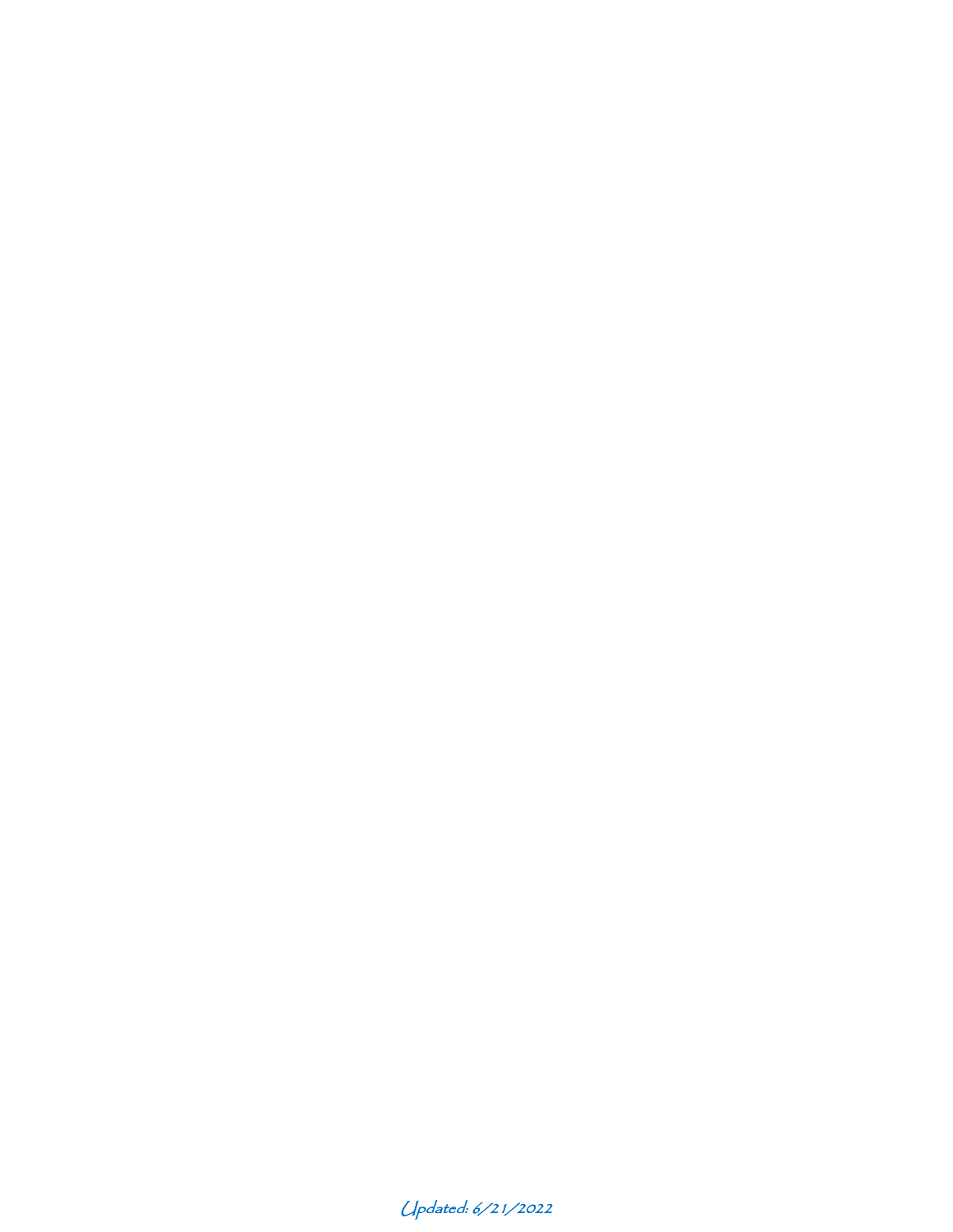# AUGUST Lakeview Pentecostal Church<br>2022 Departmental Administrative Calend

#### 2022 Departmental Administrative Calendar

| Sunday                                                                                                                                                                               | <b>Monday</b>                                                                                   | <b>Tuesday</b>                                                                              | Wednesday                                                                   | <b>Thursday</b>                                                    | <b>Friday</b>                                                                                                               | Saturday                                                                                |
|--------------------------------------------------------------------------------------------------------------------------------------------------------------------------------------|-------------------------------------------------------------------------------------------------|---------------------------------------------------------------------------------------------|-----------------------------------------------------------------------------|--------------------------------------------------------------------|-----------------------------------------------------------------------------------------------------------------------------|-----------------------------------------------------------------------------------------|
|                                                                                                                                                                                      | 1<br>7:00pm<br><b>Family Prayer</b><br>8-8:45pm<br><b>MIT Training</b><br><b>Youth Missions</b> | $\overline{2}$<br><b>Ladies Bible</b><br>Study<br>10:30am<br><b>Youth Missions</b>          | 3<br>7-7:30pm Worship<br><b>Leader MTG</b><br>7:30 pm<br>Midweek<br>Service | 4<br><b>R.O.M.E.O.</b><br>Group Lunch                              | 5<br><b>Small Groups</b><br>7pm                                                                                             | 6                                                                                       |
| $\overline{7}$<br>10 <sub>cm</sub><br>Sunday School<br>$11$ am<br><b>Worship Service</b><br><b>Rev. Ethan Hagan</b><br><b>STAFF MEETING</b><br><b>AFTER CHURCH</b><br>5pm Men's Golf | Trip to LA<br>8<br>7:00 <sub>pm</sub><br>Youth Prayer<br>8:00pm<br>Youth Staff Mtg.             | Trip to LA<br>$\mathsf{Q}$<br>*Ladies Bible<br>Study<br>10:30am<br>*Choir Practice<br>7-8pm | 10<br>$7:30$ pm<br>Midweek<br>Service                                       | 11                                                                 | 12<br><b>Friday Night</b><br>816 Service                                                                                    | 13                                                                                      |
| @ Adams Pointe<br>14<br>10 <sub>cm</sub><br>Sunday School<br>$11$ am<br><b>Worship Service</b><br><b>MTM Fundraiser</b>                                                              | 15<br>7:00pm<br>Youth Prayer                                                                    | 16<br><b>Ladies Bible</b><br>Study<br>10:30am                                               | 17<br>7:30 pm<br>Midweek<br>Service                                         | 18                                                                 | 19<br>816 City Youth<br><b>Escape Room</b><br>Night @ 7pm<br><b>Kids Krusade</b><br><b>Teacher</b><br><b>Training Night</b> | 20<br><b>Kids Krusade</b><br><b>Nathan Moulter</b><br>10am Outreach<br>7pm Kids Service |
| 21<br>10 <sub>cm</sub><br>Sunday School<br>$11$ am<br><b>Kids Krusade</b><br><b>Nathan Moulter</b>                                                                                   | 22<br>7:00 pm<br>Youth Prayer                                                                   | 23<br><b>Ladies Bible</b><br>Study<br>10:30am                                               | 24<br>$7:30$ pm<br>Midweek<br>Service<br>Group Leaders Mtg -<br>8:30pm      | 25<br>Calendar<br><b>Meeting with</b><br>Leadership<br>Team 6:30pm | 26<br><b>Friday Night</b><br>816 Service                                                                                    | 27<br>Softball<br><b>Tournament</b><br>$9-5$ pm                                         |
| 28<br>10 <sub>cm</sub><br>Sunday School<br>$11$ am<br><b>Worship Service</b><br><b>5pm Groups</b>                                                                                    | 29<br>7:00pm<br>Youth Prayer                                                                    | 30<br><b>Ladies Bible</b><br>Study<br>10:30am<br>7:00-8:30pm<br>Children's Staff<br>Meeting | 31<br>7:00 pm<br><b>Lakeview Night</b><br>@ Pink Hill Park<br>Shelter #3    |                                                                    |                                                                                                                             |                                                                                         |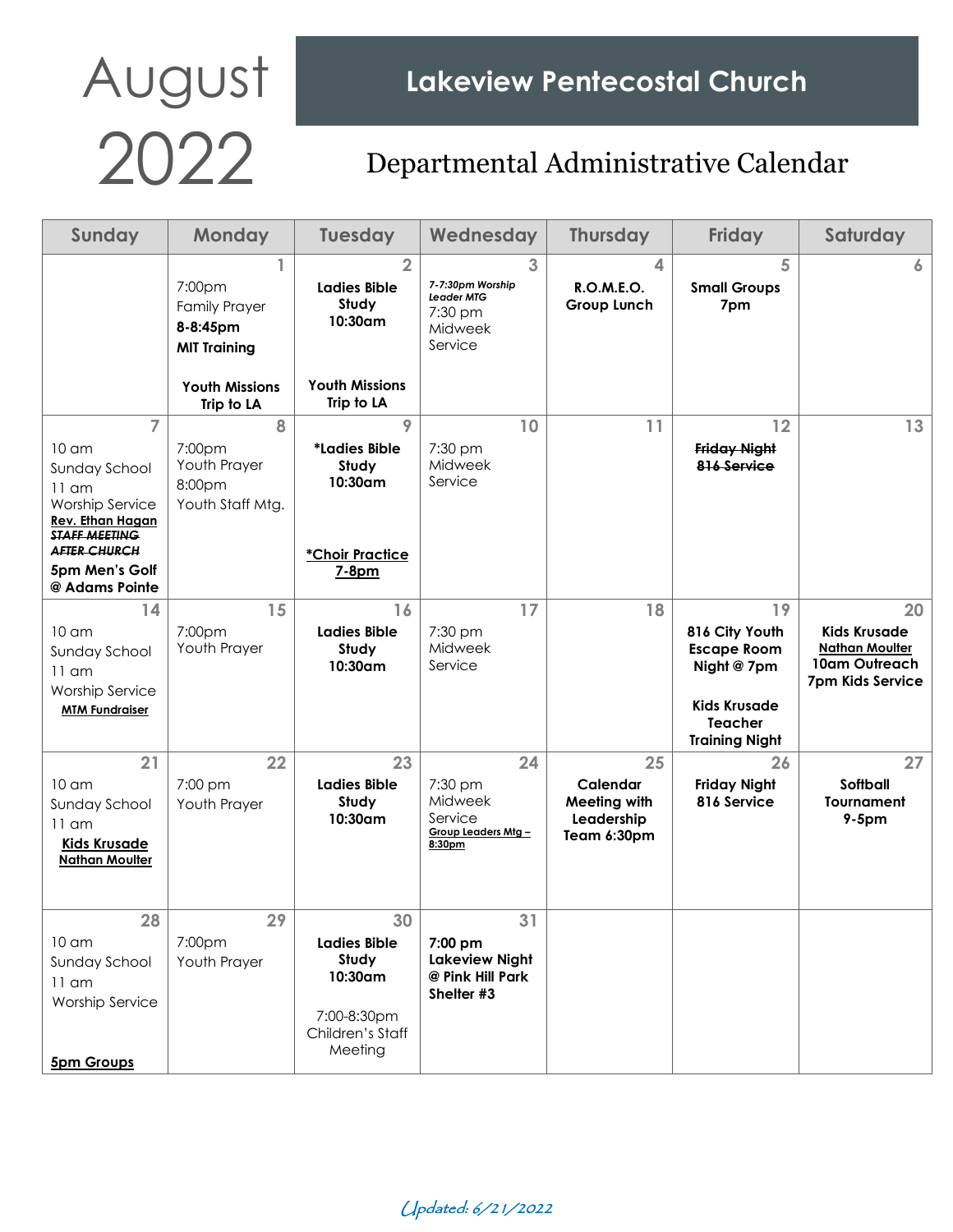| <b>Sunday</b>                                                                                                                                         | <b>Monday</b>                                                          | <b>Tuesday</b>                                                                                 | Wednesday                                                         |                | <b>Thursday</b>                           | <b>Friday</b>                                    | Saturday                                                                                         |
|-------------------------------------------------------------------------------------------------------------------------------------------------------|------------------------------------------------------------------------|------------------------------------------------------------------------------------------------|-------------------------------------------------------------------|----------------|-------------------------------------------|--------------------------------------------------|--------------------------------------------------------------------------------------------------|
|                                                                                                                                                       |                                                                        |                                                                                                |                                                                   |                | ı.<br><b>R.O.M.E.O.</b><br>Group Lunch    | $\overline{2}$<br><b>Small Groups</b><br>7pm     | 3<br><b>Men's Fishing</b><br><b>Trip</b>                                                         |
| 4<br>10 <sub>cm</sub><br>Sunday School<br>$11$ am<br><b>Worship Service</b><br><b>Promotion Sunday</b><br><b>STAFF MEETING</b><br><b>AFTER CHURCH</b> | 5<br><b>Happy Labor</b><br>Day!                                        | 6<br><b>Ladies Bible</b><br>Study<br>$10:30$ am                                                | 7-7:30pm Worship<br>Leader MTG<br>$7:30$ pm<br>Midweek<br>Service | $\overline{7}$ | 8                                         | 9<br>Power<br>Weekend<br><b>Rev. David Smith</b> | 10<br>Children's<br>Outreach<br><u> 10am-12pm</u><br>Power<br>Weekend<br><b>Rev. David Smith</b> |
| 11<br>$10 \text{ cm}$<br>Sunday School<br>$11$ am<br><b>Power Weekend</b><br><b>Rev. David Smith</b>                                                  | 12<br>7:00 <sub>pm</sub><br>Youth Prayer<br>8:00pm<br>Youth Staff Mtg. | 13<br>*Ladies Bible<br>Study<br>10:30am<br>*Choir Practice<br>7-8pm                            | 7:30 pm<br>Midweek<br>Service                                     | 14             | 15<br><b>Missouri Men's</b><br>Conference | 16<br>Missouri Men's<br>Conference               | 17<br><b>Missouri Men's</b><br>Conference                                                        |
| 18<br>$10 \text{ cm}$<br>Sunday School<br>$11$ am<br><b>Worship Service</b>                                                                           | 19<br>7:00pm<br>Youth Prayer                                           | 20<br><b>Ladies Bible</b><br>Study<br>10:30am                                                  | 7:30 pm<br>Midweek<br>Service<br>Group Leaders Mtg -<br>8:30pm    | 21             | 22                                        | 23<br>816 Scavenger<br>Hunt @ 7pm                | 24                                                                                               |
| 25<br>10 <sub>cm</sub><br>Sunday School<br>$11$ am<br><b>Worship Service</b><br><b>5pm Groups</b>                                                     | 26<br>7:00pm<br>Youth Prayer                                           | 27<br><b>Ladies Bible</b><br>Study<br>$10:30$ am<br>7:00-8:30pm<br>Children's Staff<br>Meeting | 7:30 pm<br>Midweek<br>Service &<br>Kid's Praise                   | 28             | 29                                        | 30<br><b>Friday Night</b><br>816 Service         |                                                                                                  |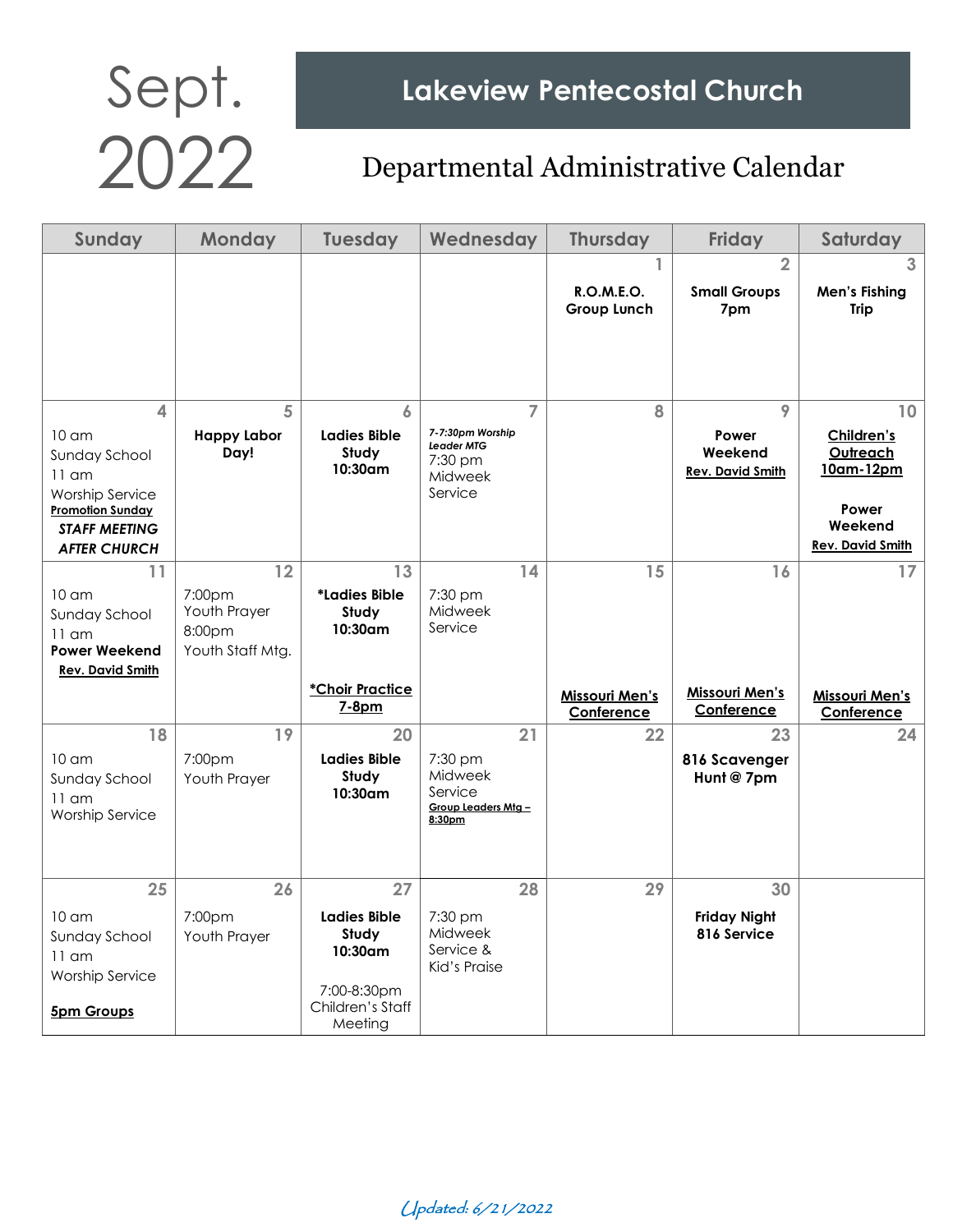| Sunday                                                                                                                                  | <b>Monday</b>                                                                                        | <b>Tuesday</b>                                                                                    | Wednesday                                                                                                                   | <b>Thursday</b>                                         | <b>Friday</b>                                                                     | Saturday                                          |
|-----------------------------------------------------------------------------------------------------------------------------------------|------------------------------------------------------------------------------------------------------|---------------------------------------------------------------------------------------------------|-----------------------------------------------------------------------------------------------------------------------------|---------------------------------------------------------|-----------------------------------------------------------------------------------|---------------------------------------------------|
|                                                                                                                                         |                                                                                                      |                                                                                                   |                                                                                                                             |                                                         |                                                                                   |                                                   |
| $\overline{2}$<br>10 <sub>cm</sub><br>Sunday School<br>$11$ am<br><b>Worship Service</b><br><b>STAFF MEETING</b><br><b>AFTER CHURCH</b> | $\overline{3}$<br>7:00pm<br><b>Family Prayer</b><br>8-8:45pm<br><b>MIT Training</b><br>Prayer & Fast | 4<br><b>Ladies Bible</b><br>Study<br>10:30am<br>General<br>Conference<br><b>Prayer &amp; Fast</b> | 5<br>7-7:30pm Worship<br>Leader MTG<br>7:30 pm<br>Midweek<br>Service<br>Communion<br>General<br>Conference<br>Prayer & Fast | 6<br>R.O.M.E.O.<br>Group Lunch<br>General<br>Conference | $\overline{7}$<br><b>Small Groups</b><br>7pm<br>General<br>Conference             | 8                                                 |
| 9<br>$10 \text{ cm}$<br>Sunday School<br>$11$ am<br><b>Worship Service</b>                                                              | 10<br>7:00 <sub>pm</sub><br>Youth Prayer<br>8:00pm<br>Youth Staff<br>Mtg.                            | 11<br>*Ladies Bible<br>Study<br>10:30am<br>*Choir Practice<br>7-8pm                               | 12<br>7:30 pm<br>Midweek<br>Service                                                                                         | 13<br><b>Hyphen Retreat</b><br>Piedmont, MO             | 14<br><b>Friday Night</b><br>816 Service<br><b>Hyphen Retreat</b><br>Piedmont, MO | 15<br><b>Hyphen Retreat</b><br>Piedmont, MO       |
| 16<br>10 <sub>cm</sub><br>Sunday School<br>$11$ am<br><b>Worship Service</b>                                                            | 17<br>7:00pm<br>Youth Prayer                                                                         | 18<br><b>Ladies Bible</b><br>Study<br>10:30am                                                     | 19<br>7:30 pm<br>Midweek<br>Service                                                                                         | 20                                                      | 21<br><b>Youth Trivia</b><br>Night -<br><b>Fundraiser</b>                         | 22<br>Youth Worlds of<br><b>Fun Event</b><br>10am |
| 23<br>10 <sub>cm</sub><br>Sunday School<br>$11$ am<br>Worship Service                                                                   | 24<br>7:00pm<br>Youth Prayer                                                                         | 25<br><b>Ladies Bible</b><br>Study<br>10:30am<br>7:00-8:30pm<br>Children's Staff<br>Meeting       | 26<br>7:30 pm<br>Midweek<br>Service &<br>Kid's Praise<br>Group Leaders Mtg -<br>8:30pm                                      | 27                                                      | 28<br><b>Friday Night</b><br>816 Service                                          | 29<br><b>Harvest</b><br>Festival<br>$2-5pm$       |
| 30<br>$11$ am<br><b>Worship Service</b><br>& Kids Praise<br>Only!!<br><b>5pm Groups</b>                                                 | 31<br>7:00pm<br>Youth Prayer                                                                         |                                                                                                   |                                                                                                                             |                                                         |                                                                                   |                                                   |

Updated: 6/21/2022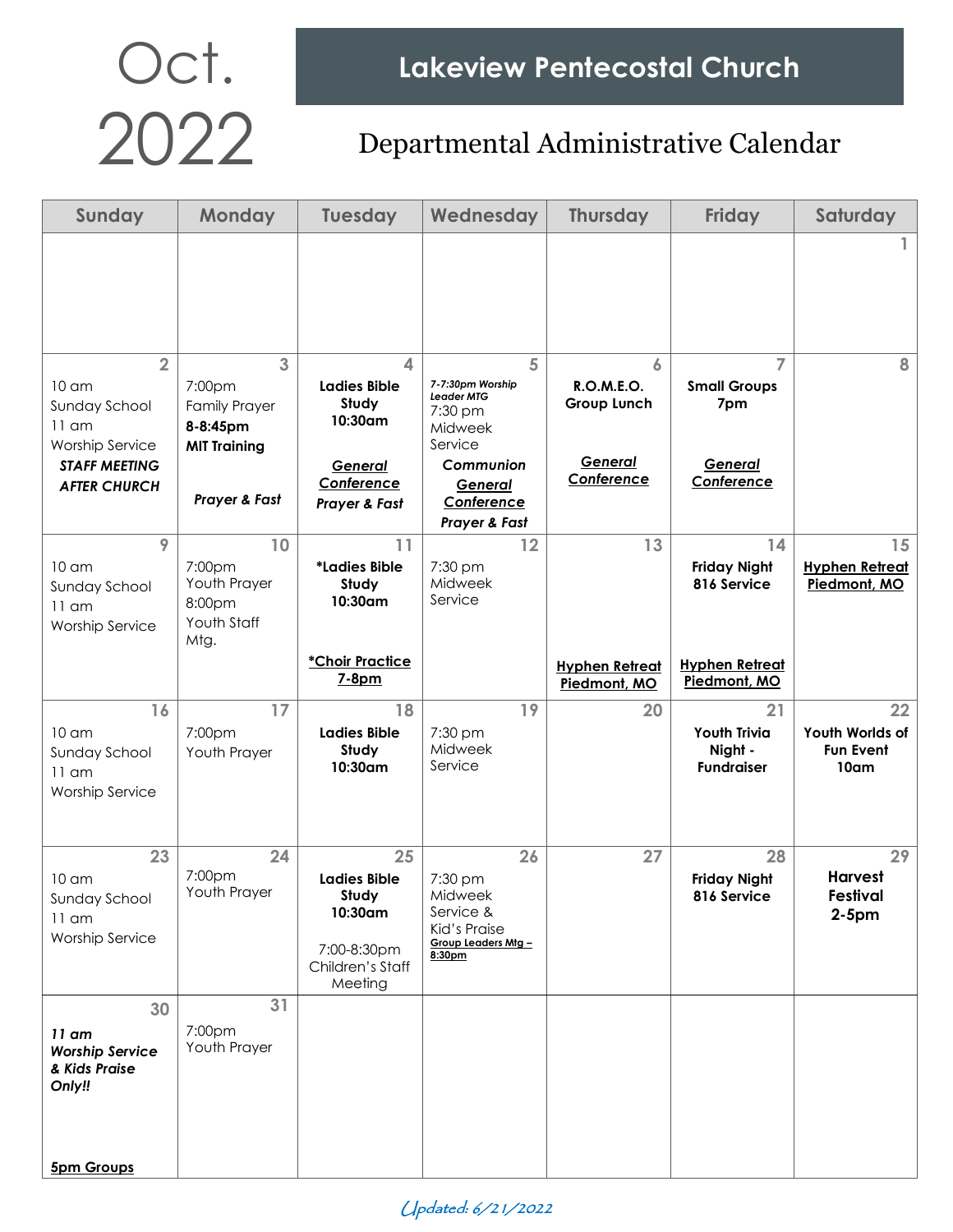| Sunday                                                                                                                                               | Monday                                                                              | <b>Tuesday</b>                                                                               | Wednesday                                                                                | <b>Thursday</b>                     | <b>Friday</b>                                | Saturday                                      |
|------------------------------------------------------------------------------------------------------------------------------------------------------|-------------------------------------------------------------------------------------|----------------------------------------------------------------------------------------------|------------------------------------------------------------------------------------------|-------------------------------------|----------------------------------------------|-----------------------------------------------|
|                                                                                                                                                      |                                                                                     | <b>Ladies Bible</b><br>Study<br>10:30am<br>Christmas<br><b>Music Practice</b><br>7-8pm       | $\overline{2}$<br>7-7:30pm Worship<br><b>Leader MTG</b><br>7:30 pm<br>Midweek<br>Service | 3<br>R.O.M.E.O.<br>Group Lunch      | $\overline{4}$<br><b>Small Groups</b><br>7pm | 5<br>Children's<br>Outreach<br>10am-12pm      |
| 6<br>10 <sub>cm</sub><br>Sunday School<br>$11$ am<br><b>Worship Service</b><br><b>STAFF MEETING</b><br><b>AFTER CHURCH</b><br><b>Daylight Saving</b> | $\overline{7}$<br>7:00pm<br><b>Family Prayer</b><br>8-8:45pm<br><b>MIT Training</b> | 8<br>*Ladies Bible<br>Study<br>10:30am<br>*Choir Practice<br>7-8pm                           | 9<br>7:30 pm<br>Midweek<br>Service                                                       | 10                                  | 11<br><b>Friday Night</b><br>816 Service     | 12<br><b>Ladies Fall</b><br>Party<br>$2-6$ pm |
| 13<br>10 <sub>cm</sub><br>Sunday School<br>$11$ am<br><b>Worship Service</b>                                                                         | 14<br>Christmas<br><b>Music Practice</b><br>7-8pm                                   | 15<br><b>Ladies Bible</b><br>Study<br>10:30am<br>7:00-8:30pm<br>Children's Staff<br>Meeting  | 16<br>7:30 pm<br>Midweek<br>Service &<br>Kid's Praise<br>Group Leaders Mtg -<br>8:30pm   | 17                                  | 18<br>816<br>Friendsgiving<br><b>Dinner</b>  | 19                                            |
| 20<br>10 <sub>cm</sub><br>Sunday School<br>$11$ am<br><b>Worship Service</b><br><b>MTM Fundraiser</b>                                                | 21<br>7:00 pm<br>Youth Prayer                                                       | 22                                                                                           | 23<br><b>NO</b><br><b>Midweek</b><br>Service                                             | 24<br>Happy<br><b>Thanksgiving!</b> | 25                                           | 26                                            |
| 27<br>$11$ am<br><b>Worship Service</b><br>Only!                                                                                                     | 28<br>7:00 pm<br>Youth Prayer                                                       | 29<br><b>Ladies Bible</b><br>Study<br>10:30am<br>Christmas<br><b>Music Practice</b><br>7-8pm | 30<br>7:30 pm<br>Midweek<br>Service                                                      |                                     |                                              |                                               |